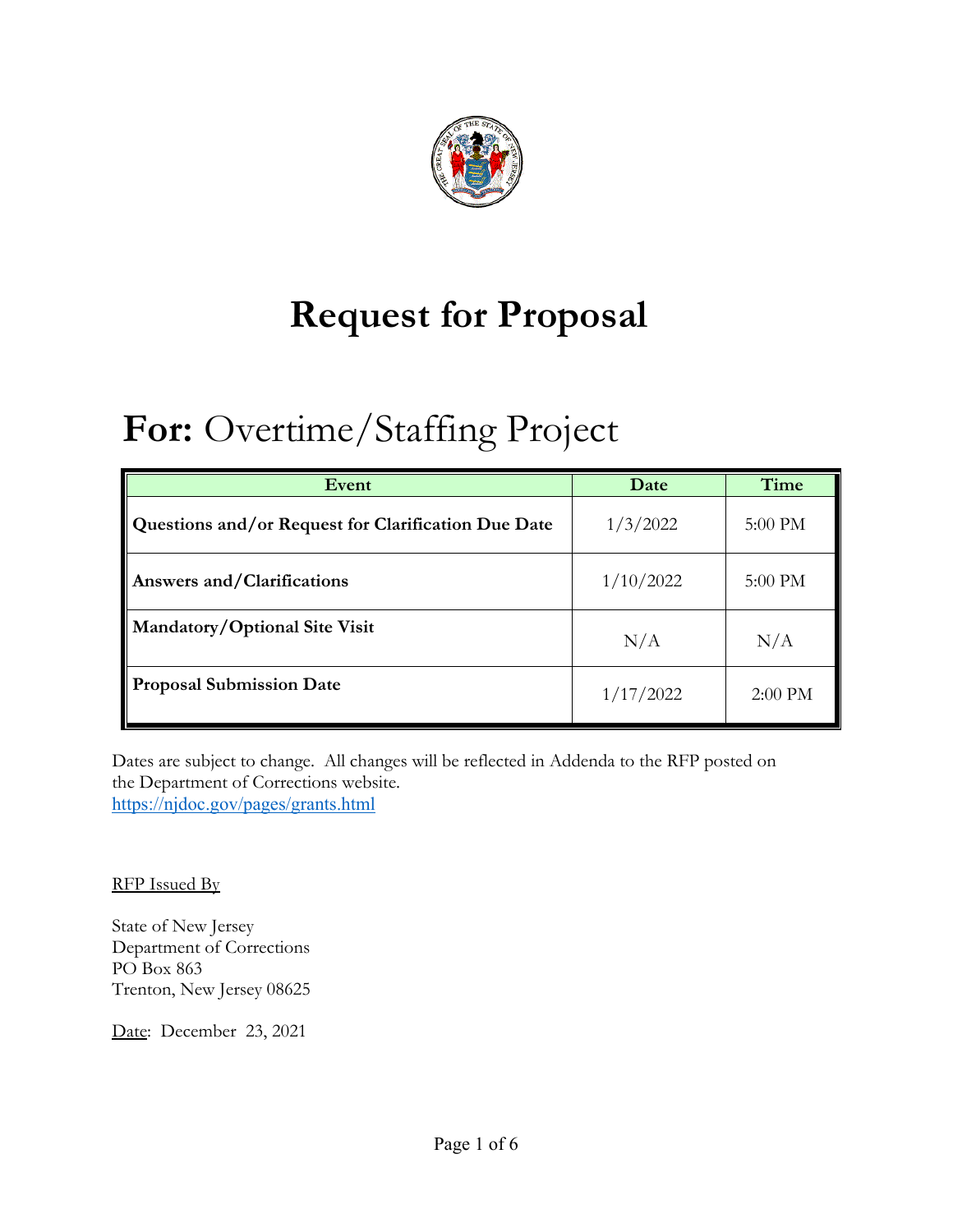#### **1. Purpose and Intent**

The purpose of this Scope of Work (SOW) is to detail the tasks and responsibilities and provide an overall understanding of the services to be provided.

The New Jersey Department of Corrections (NJDOC) is seeking to engage the services of a consultant to perform a comprehensive study of NDOC's staffing and provide recommendations in order to accomplish a reduction in the consumption of custody staff overtime hours departmentwide. This study should include an in-depth custody staffing review and evaluation throughout the department's eleven (11) facilities, as well as the identification of the underlying causes of excessive or unexpected overtime. During this process, it is paramount that safety and security aspects remain in the forefront of any type of recommendations that may lead to overall changes.

There are many factors that contribute to security staffing issues in corrections, which are very important, interrelated and dynamic. A staffing analysis is critical to facility safety as well as extremely important to expenditure containment. Issues that must be considered for correctional security staffing include risk of harm, shrinking fiscal resources, management challenges, correctional change, and external interests.

A certain amount of staff overtime is inevitable in the prison system. This includes contractual holiday and shift overlap overtime as well as coverage due to unexpected staffing shortages resulting from sickness and emergences. Most overtime that will be required under a given staffing structure can be forecasted by anticipating problems, analyzing past practices and making informed calculations. However, once these overtime levels are forecasted, proactive steps can be implemented to reduce the time. Unfortunately, the lack of many sophisticated tools (software applications) and resources can make this a challenging process. That is why we would look to determine best practices in this area.

In addition to identifying the factors contributing to excessive overtime department-wide, the department also requests the exploration of alternative staffing scheduling techniques such as the Pitman Shift Schedule. A 12-hour and 10-hour balanced shift schedule day to day option should be evaluated for both its impact towards providing relief to overtime along with safety and security implications. The department also would be open, if feasible, to assessing a hybrid Pitman Shift schedule. This meaning that certain shifts would be designated for this type of scheduling practice while certain shifts would remain on the structured three (3) eight (8) hour shifts per 24-hour period.

Other important variables and influences that will need to be considered during the evaluation process will be expanded upon further during the engagement informational gathering process and include residency requirements, physical plant layouts, halfway house obligations, historical data, retirements, attrition rates, entitlements, method of operation, union policies, human resource challenges, review of existing staffing plans, post-trick(s), policies, baseline, and non-baseline overtime drivers, classification, managing restrictive housing units, specialized populations, daily programming and services for inmates, and workforce compositions to name a few.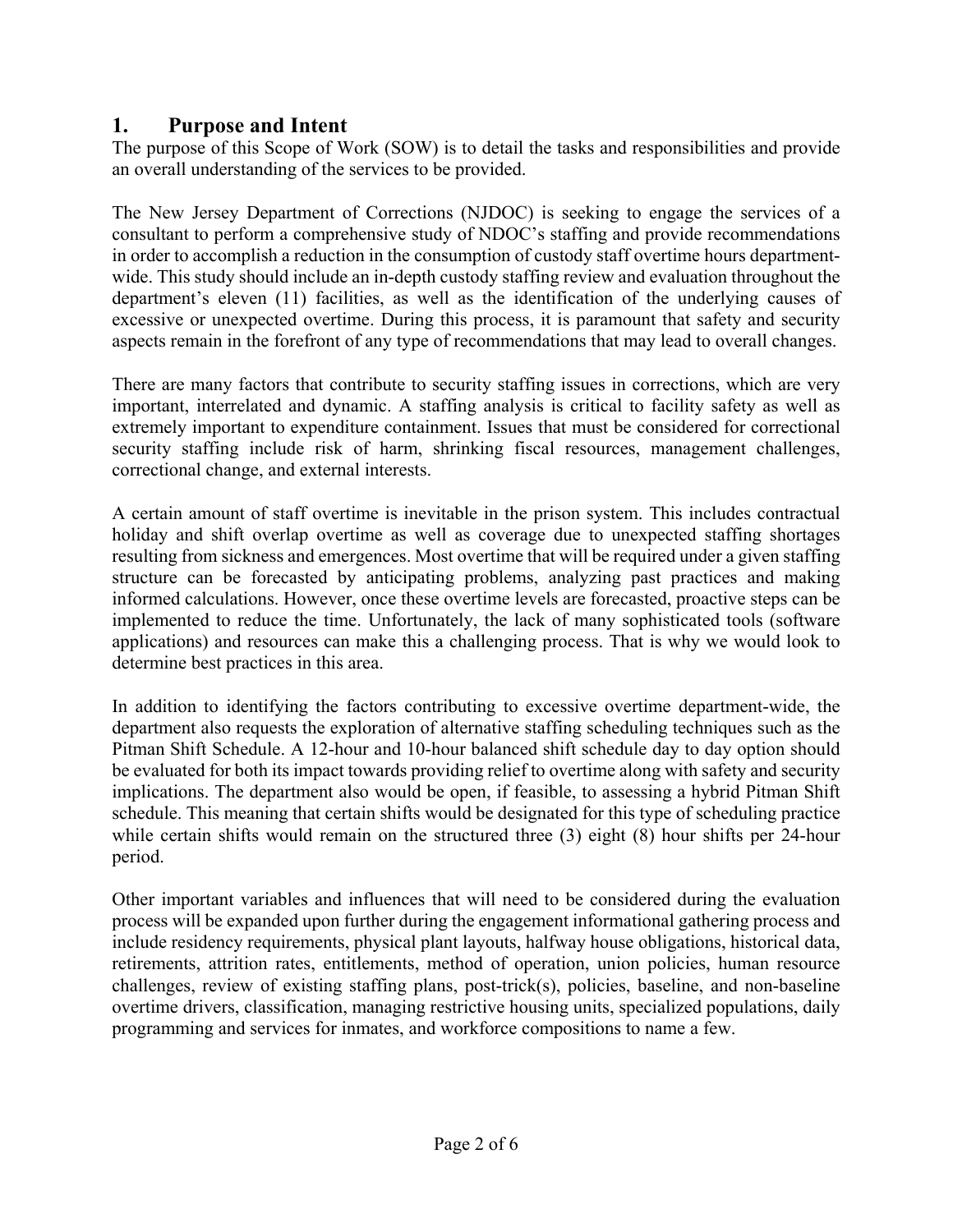## **1.1 Background**

The New Jersey Department of Corrections is responsible for operations and management of prison facilities in the state of New Jersey. The department operates eleven major institutions, comprised of seven (7) adult male facilities, two (2) youth facilities, and one (1) facility for sex offenders, and one (1) women's correctional institution. Locations of the NJDOC facilities and be found at https://www.nj.gov/corrections/pages/index.shtml. The NJDOC's facilities and Residential Community Release Program house a combined total of slightly over 12,500 inmates in minimum, medium and maximum security levels. Recently, the department operated a total of thirteen (13) facilities, however, one of the youth facilities and the male central reception/intake unit were consolidated into another facility. This consolidation resulted in the reassignment of both custody and civilian staff throughout the department.

The department manages an annual budget of almost \$1 billion dollars that supports both salary and non-salary expenses. The budget supports over 7,600 staff department-wide comprised of almost 5,800 custody and 1,800 civilians.

In the area of custody, there are four sworn titles, also referred to as ranks that include Major, Lieutenant, Sergeant and Correctional Police Officers. For further reference, custody overtime dollars for the most recent fiscal year were appropriated at \$34 million, however, expenditures totaled almost \$46 million. Of course, additional details that include facility hierarchical structures, detailed line-item breakouts and hours are available upon request.

This overtime and staffing study are being commissioned by the department to derive benefits in order to provide practices and strategies that will improve and increase efficiency and effectiveness ensuring that costly staff resources are used in the most efficient manner. Also, the department is seeking an independent review to offer recommendations that will assist in improving the overall operation.

## **1.2 Scope of Work**

The objective is to engage the services of a consultant to perform a comprehensive study and provide realistic recommendations in order to accomplish a reduction in the consumption of custody staff overtime hours department-wide. This project includes the identification of the underlying reasons for excessive or unexpected overtime and an in-depth custody staffing review and evaluation throughout the department's eleven (11) facilities. During this process it is paramount that safety and security in a correctional setting remain in the forefront when developing any type of recommendations that may lead to overall changes.

## **1.3 Requirements**

The Contractor is responsible to develop reasonable recommendations whereby constraints, barriers and obstacles are clearly identified and articulated to the stakeholders to ensure the path for successful implementation and realization of achieved savings and efficiencies. The following items listed below are for consideration:

• Strategic Implementation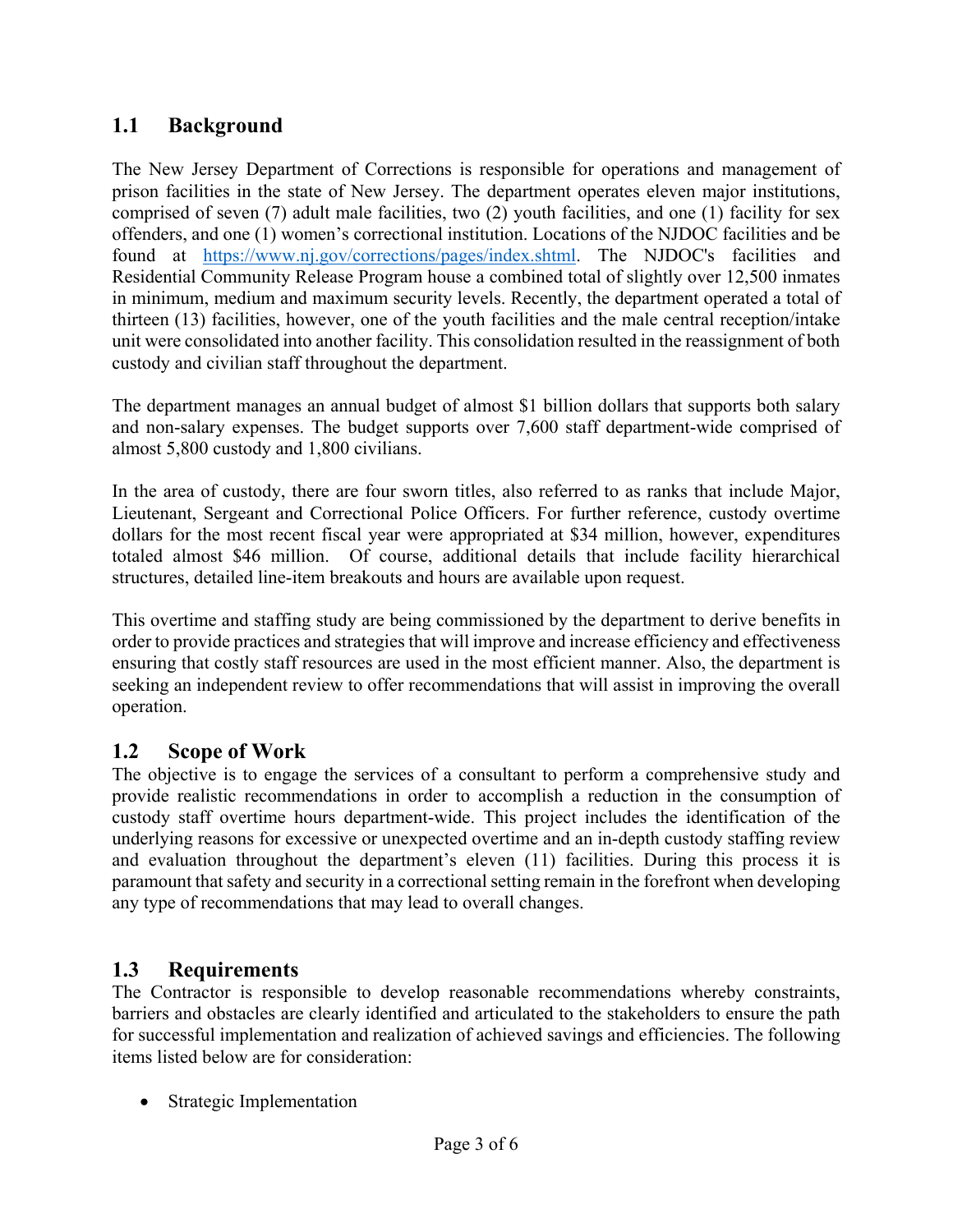- Realistic within the framework of this department
- Communication
- Best Practices

## **2. Project Deliverables**

The Contractor is responsible to submit a detailed written weekly update on the progress and document accomplishments of the project to the department assigned Project Manager. The progress reports shall summarize the major activities and accomplishments for the reporting period. In addition, the contractor shall provide information for each project task regarding significant findings and events and problems encountered. The reports shall also specify the extent to which the project is on schedule, briefly describe the activities planned for next month, identify and discuss significant deviations from the plan and identify and discuss any decisions which may be needed from the Project Manager.

The final product is to be a comprehensive written report that includes a table of contents, an Executive Summary which includes a high-level narrative of the project, process and methodology used in developing the recommendations, the report itself and exhibits which should include charts, graphs, scheduling forms, etc.

Also, it may be requested for the Contractor to orally present the findings, observations and recommendations to the department's Executive Staff during the project and at the conclusion of the engagement.

# **3. Project Timeline**

The department timeframe for the engagement duration is to be no more than three (3) months. We understand that to meet the goals, objectives and deliverables for this project, interviewing and meeting with Operational and Administrative Staff, as well as facility site visits, may be warranted to gain a clear understanding of the physical plant layouts and dynamics. Once the engagement commences, the department assigned Project Manager can collaboratively establish reasonable project milestones within the scope of the projected timeline.

## **4. Project Budget**

The department has allocated up to \$175,000.00 to support this engagement.

# **5. Submission of Proposal**

 In order to be considered for award the proposal bidders must submit all required documentation throughout the RFP to COHQ.Procurement@doc.nj.gov no later than 1/17/2022 by 2:00 PM.

## **ANY PROPOSALS NOT RECEIVED ON TIME WILL BE REJECTED**.

**NOTE: The email of all proposal packages may only be 35 mb and must be labeled "2022 NJ DOC Overtime Staffing Project" in the subject line of the email. If your file is too large you may submit multiple emails.**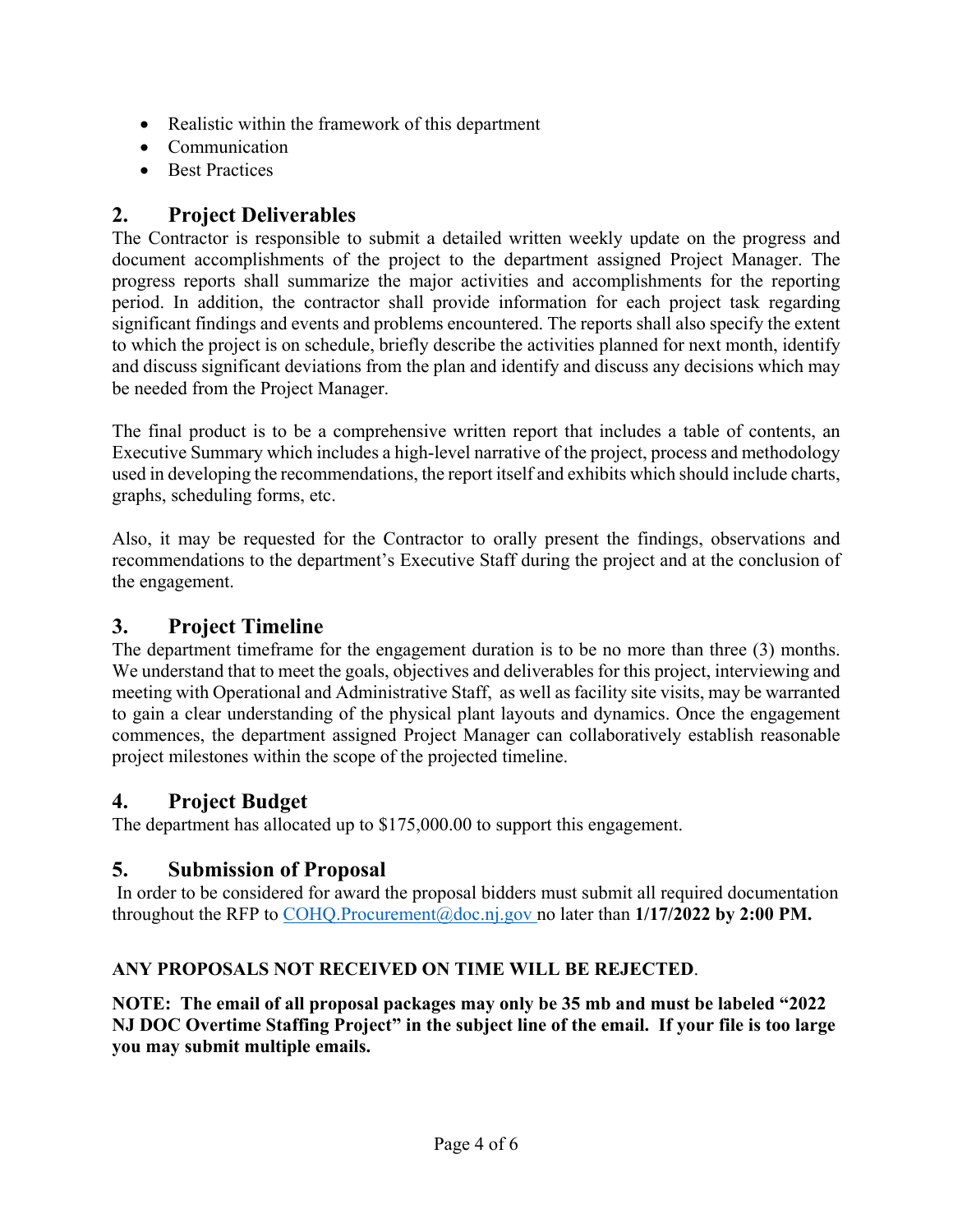#### **6. Pricing**

Bidders shall submit a detailed description and price in their proposal.

Please include all requested information on the Agency Request for Quotation form (PB120 Agency Request for Proposal), a separate description of your proposal or any additional documentation needed to provide details of quote, including, but not limited to, the **date to which prices are firm, total cost, and the vendor's signature**.

The PB120 form can be located https://www.nj.gov/treasury/purchase/forms.shtml.

#### **7. Review**

Proposals will be evaluated and ranked based upon the qualifications of the Bidder, experience, capability/capacity to provide services and overall cost effectiveness. Failure to submit a proposal containing all elements specified in the RFP will negatively affect the review of the proposal.

#### **8. Questions and/or Requests for Clarification**

Questions and/or requests for clarification must be submitted to: COHQ.Procurement@doc.nj.gov

No later than **1/3/2022 by 5:00 PM**, with a subject line "2022 NJ DOC Overtime Staffing Project".

Questions cannot be answered by telephone.

If it becomes necessary to clarify or revise this RFP, such clarification or revision will be by addendum. Any addendum will become part of any awarded as a result of this RFP.

All RFP addenda will be posted on the NJDOC website.

There is no designated dates for release of addenda. Therefore, interested Bidders should check the DOC website daily from the time of the RFP issuance through the proposal submission deadline. It is the sole responsibility of the Bidder to b be knowledgeable of all addenda related to this procurement.

## **9. State Registration/Documentation Requirements**

The following documents must be completed, signed where indicated and submitted prior to award of purchase order:

- State of New Jersey Standard Term and Conditions Delegated Purchasing Authority
- Ownership Disclosure Form
- Disclosure of Investigations and other Actions Involving Vendor
- Disclosure of Investment Activities in Iran Form